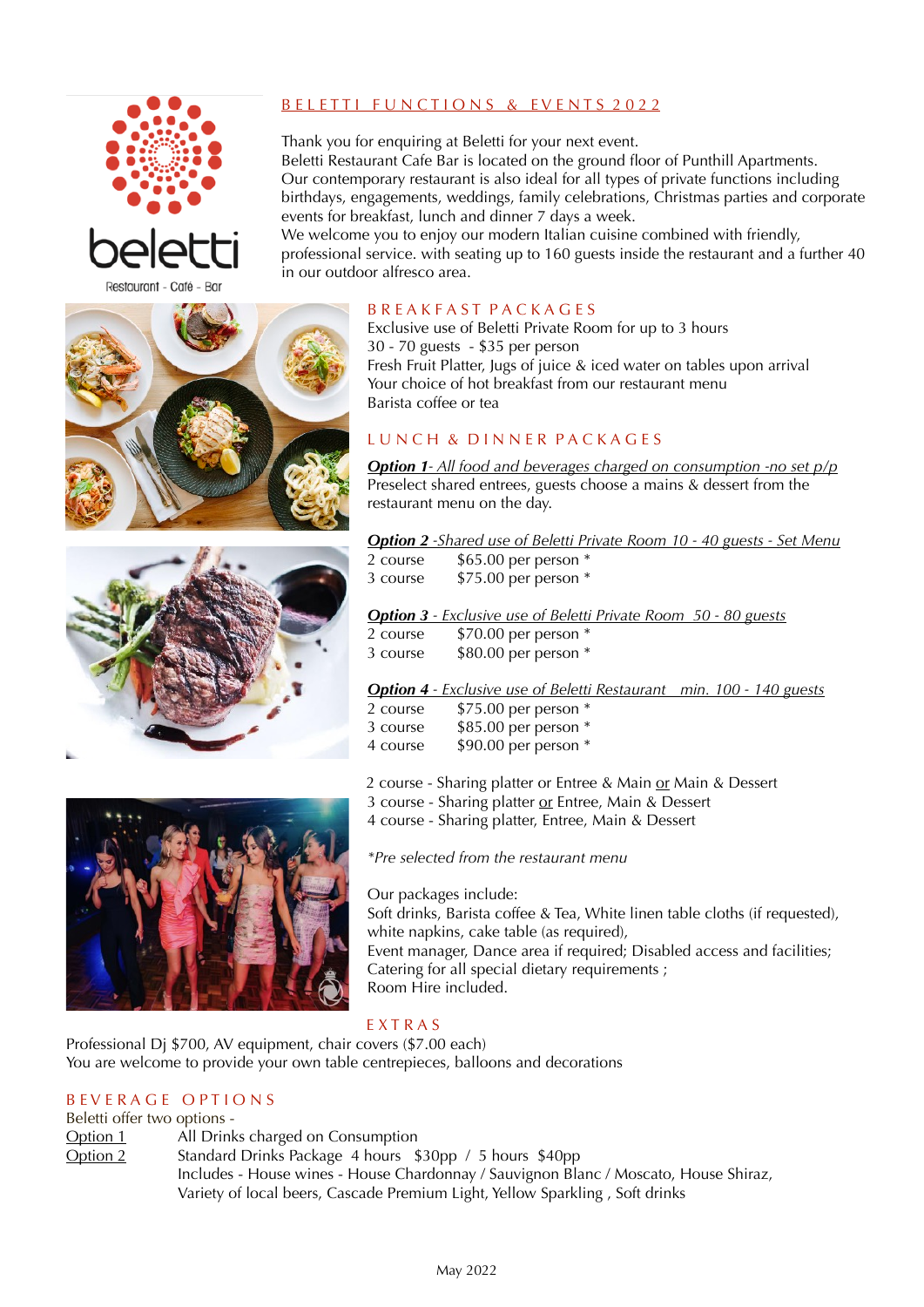## C O C K T A I L P A C K A G E S

| Option 1 - Use of half the Beletti Private Room  | Up to 2 hours - select 4 canapés                                                 |  |
|--------------------------------------------------|----------------------------------------------------------------------------------|--|
| 20 - 40 guests                                   | \$45.00 per person - unlimited food served for 1 hour                            |  |
| Option 2 - Exclusive use of Beletti Private Room | Up to 4 hours - select 6 canapés                                                 |  |
| 50 - 80 guests                                   | \$60.00 per person - unlimited food served for 1.5 hours<br>includes soft drinks |  |
| Option 3 - Exclusive use of Entire Restaurant    | Up to 5 hours - select 8 canapés                                                 |  |
| Minimum 100 guests                               | \$65.00 per person - unlimited food served for 2 hours                           |  |
|                                                  | includes soft drinks, barista or brewed coffee / tea                             |  |
| Canapés Selections - Served Cold                 |                                                                                  |  |
|                                                  | Bruschetta Crostini (vg)                                                         |  |
|                                                  | Bocconcini, Tomato & Basil Crostini (vg)                                         |  |
|                                                  | Assorted sushi canapés                                                           |  |
|                                                  | Gourmet point sandwiches                                                         |  |
|                                                  | Antipasto platters                                                               |  |
| Canapés Selections Served Hot                    |                                                                                  |  |
|                                                  | Lemon Pepper Calamari                                                            |  |
|                                                  | Homemade Vegetarian Arancini (vg)                                                |  |
|                                                  | Vegetarian Risotto Cups (vg) / (vegan)                                           |  |
|                                                  | Mini Potato, Onion & Mozzarella Quiche (vg)                                      |  |
|                                                  | Beef Meatballs with Napoli Sauce                                                 |  |
|                                                  | Mini Beef Burgers with Cheese, Lettuce & Relish                                  |  |
|                                                  | Mini Crumbed Chicken Tenders served with Aioli                                   |  |
|                                                  | Panko Crumbed Prawns with Sweet Chilli Sauce                                     |  |
|                                                  | Mini Chicken Burgers with Lettuce & Aioli                                        |  |
|                                                  | Beef sliders with Coleslaw                                                       |  |
|                                                  | Home made Pizza Squares                                                          |  |
|                                                  | Potato, Cheese & Chives Croquettes                                               |  |
|                                                  | Continental Pork & Fennel Sausages                                               |  |
|                                                  | Homemade Beef Pies                                                               |  |
|                                                  | Homemade Sausage Rolls                                                           |  |
|                                                  | Vegetarian Frittata (optional vegan)                                             |  |
|                                                  |                                                                                  |  |

### GRAZING TABLE

Delicious, fresh cold meats, Australian & continental cheeses, dips, olives, sun dried tomatoes, dried fruits, nuts, pretzels, fresh fruits, crackers, sliced olive bread & sour dough

Styled by Beletti staff with bread boxes and props. \*Additional \$20 per person minimum of 30 guests





## D E S S E R T B O A R D S

Mini Homemade Desserts \$4.00 each served on platters \*Vanilla Panna cotta \*Chocolate Eclairs

- \*Mini profiteroles with vanilla custard
- \*Mini Sticky Date \*Tiramisu \*New York Cheesecake
- \*Homemade Chocolate Brownie
- \*Mini Cannoli filled with chocolate & vanilla custard